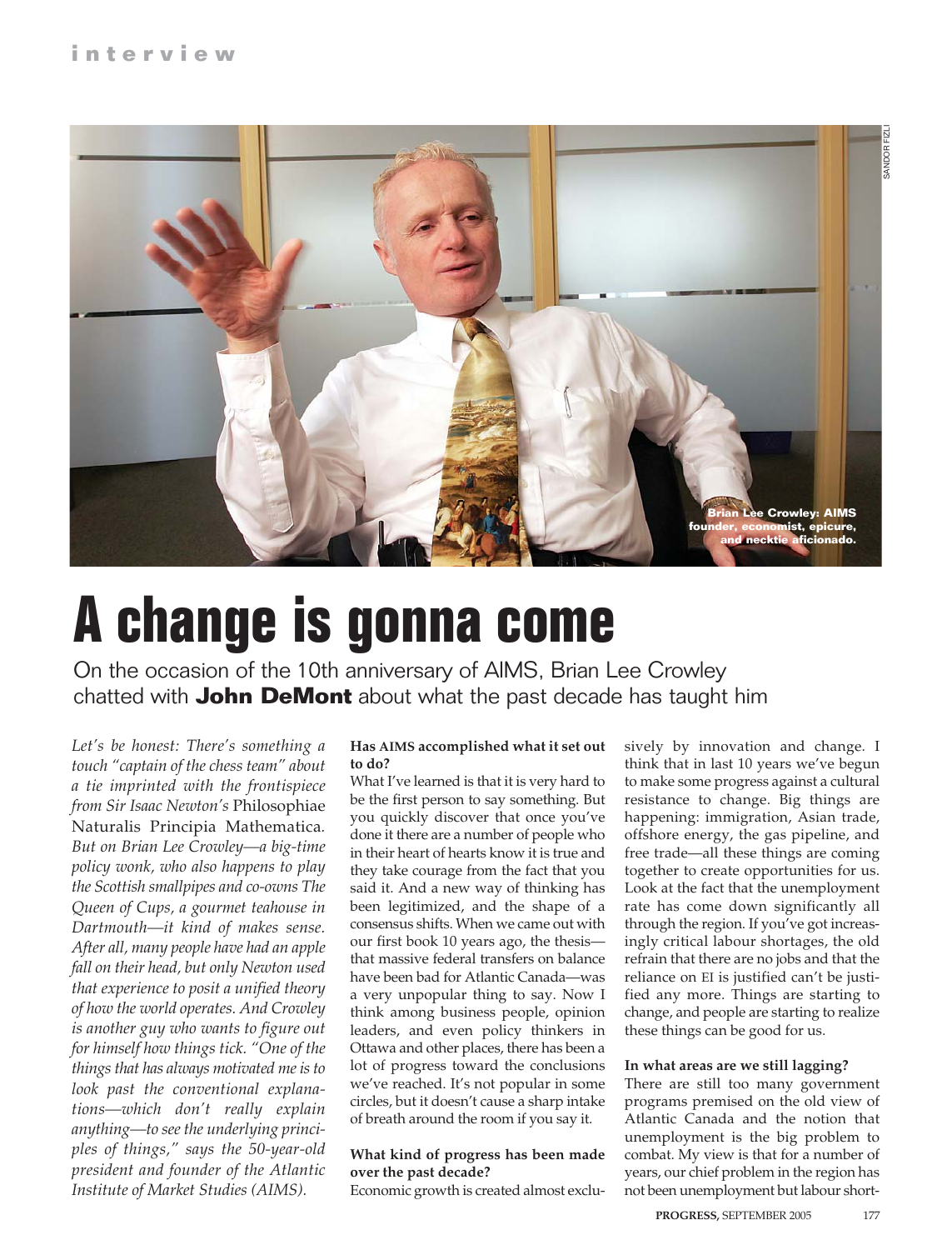

*"There are still too many government programs premised on the old view of Atlantic Canada and the notion that the big problem to combat is unemployment"*

ages. This is a region in which industries are begging for workers. Why are we paying seasonal workers to do nothing for seven months of the year when we should be giving them training and saying we don't want them going into seasonal industries; rather, we want them in much higher-value, value-added industries that operate year round? They'd feel better about themselves and it would be better for the region and better for the country.

#### **Have we screwed up the offshore industry?**

That's a classic example of what's wrong with the way governments think about economic issues down here: a total focus on short-term job creation rather than building efficiency and productivity and attracting investment for the long term. If

TГ

**ARKES** 

we compare the offshore in Atlantic Canada with similar offshore bases in other countries, we have a regulatory regime that is much worse than anyone else's. Here companies have to spend significant money to explore, and to do so they have to get into a regulatory process where it takes two years to get permission to drill and they don't even know what the answer will be at the end. It's a big black mark against us. We've now established such a bad reputation with the oil and gas companies that even if we fix the regulatory regime, they are still convinced that there is an attitude here that oil and gas companies are not welcome.

#### **What does LNG (liquefied natural gas) mean to the region?**

I worry about it being oversold as some

sort of major formula for industrial development and job creation, which is not to say that it's not important and won't benefit us. But the benefits are long term and subtle rather than short term and overwhelming. There really won't be a lot in the way of spinoffs unless we are able to develop through the offshore a critical mass of natural gas liquids for processing. The benefits come through the diversification of fuel supply and power generation and cheaper electricity for consumers. You've got the possibility of this area emerging as an energy hub, so we want to build its connection with different kinds of energy. The concern I have is that if the Saint John and Bear Head terminals come to pass, that would basically fill the pipeline and create some problems for the offshore. On the other hand, we want to

# **ers** in rement

The Canadian Institute of Management (CIM) has contributed to the field of management for over 50 years. As a member or a program participant you will have the opportunity to benefit from a number of courses and services designed to advance your career.

For more information: 1-800-387-5774 www.cim.ca

Canadian titute f Management **250 Consumers Road** Toronto, ON M2J 4V6 Suite<sub>3</sub>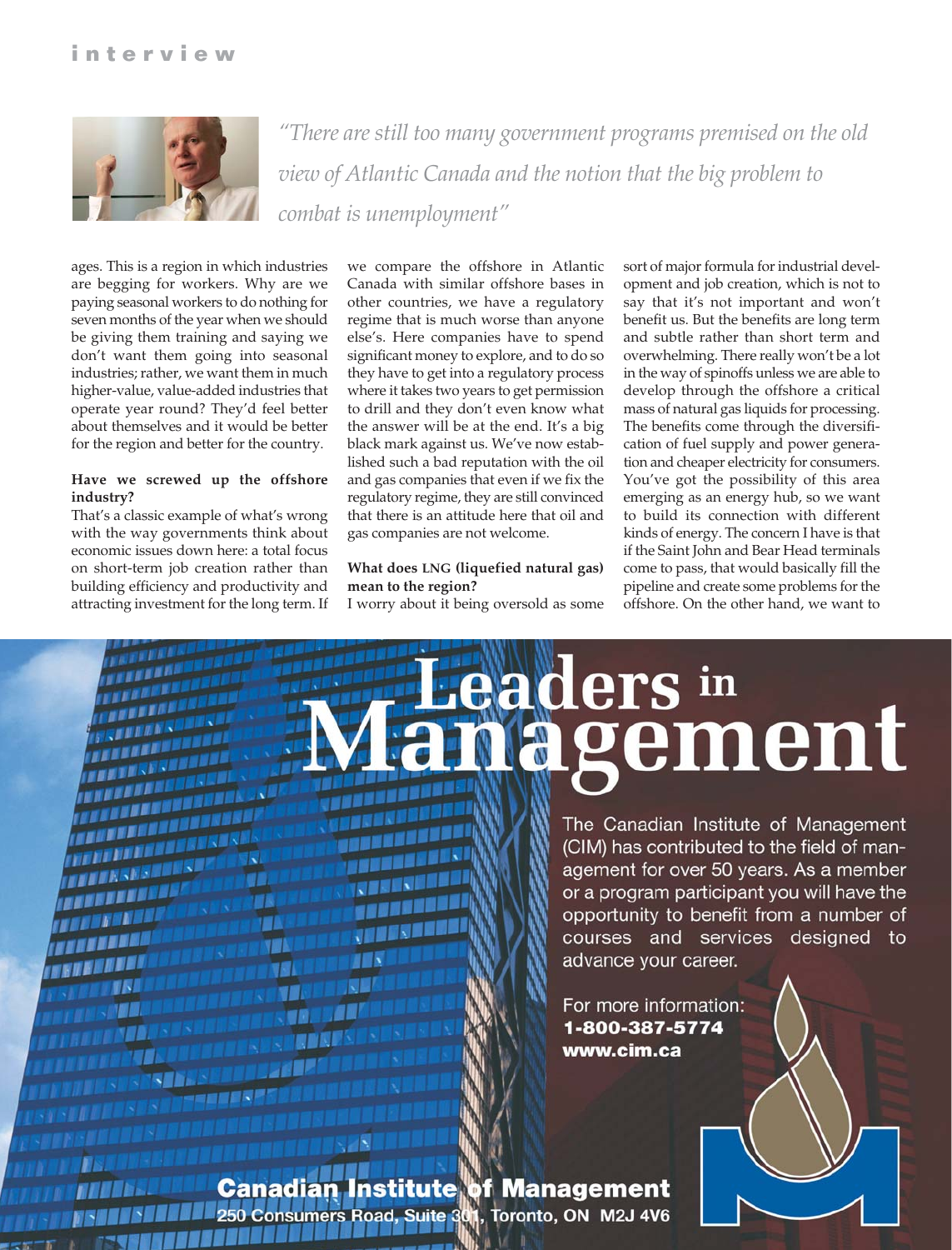

*"One of the problems with monopolies, all monopolies, is that they transfer power from consumers to the people who provide the services. In my view we need to have choices in the health care system"*

see the pipeline filled and be economical, and LNG would make some contribution to that. I don't think people see that there is a trade-off here.

#### **Saint John has aspirations to become an energy hub. Is that realistic?**

There's a very real opportunity for Saint John. If the Point Lepreau nuclear plant refit does not go ahead, and maybe even if it does, there will likely be the need for some kind of gas-fired electrical generation. LNG could become a feedstock for a gas-fired plant in southern New Brunswick. So you've got the oil refinery—one of the largest in the country—you have the LNG capacity, and you've got a connection to the Maritimes and Northeast Pipeline lateral. All of these things put Saint John in a good position, just like Halifax is in a good position if it can get its act together on the offshore.

#### **Is your idea of Atlantica (a trade region that includes Atlantic Canada, New England, Upstate New York, and southeastern Quebec) coming to pass?**

It never moves fast enough. The irony is that the Americans are far more aware of the opportunities than Canadians and certainly Maritimers seem to be. Washington has set aside \$1 million to do a multi-modal transportation study of the region reaching from Halifax right through New England and Upstate New York to the Ontario border because they understand that this is a single region, from the point of view of economic logic. Given the way world-trade patterns are shifting, there is going to be tremendous

growth in trade between North America and China, India, and Southeast Asia. The West Coast ports are pretty well at capacity; the Panama Canal is pretty much at capacity. The only way left is through the Suez Canal and the Atlantic route. That puts Halifax at a particularly strategic location. If this entire region is going to benefit, it is not enough just to have a port for those ships. You have to have a way to get the stuff off those ships and move it through the region on highquality infrastructure, creating opportunities for distribution, manufacturing, and reprocessing well beyond Halifax as people tap that economic activity as it passes through.

**What is the future of health care?** We have to calm down. Nothing is going

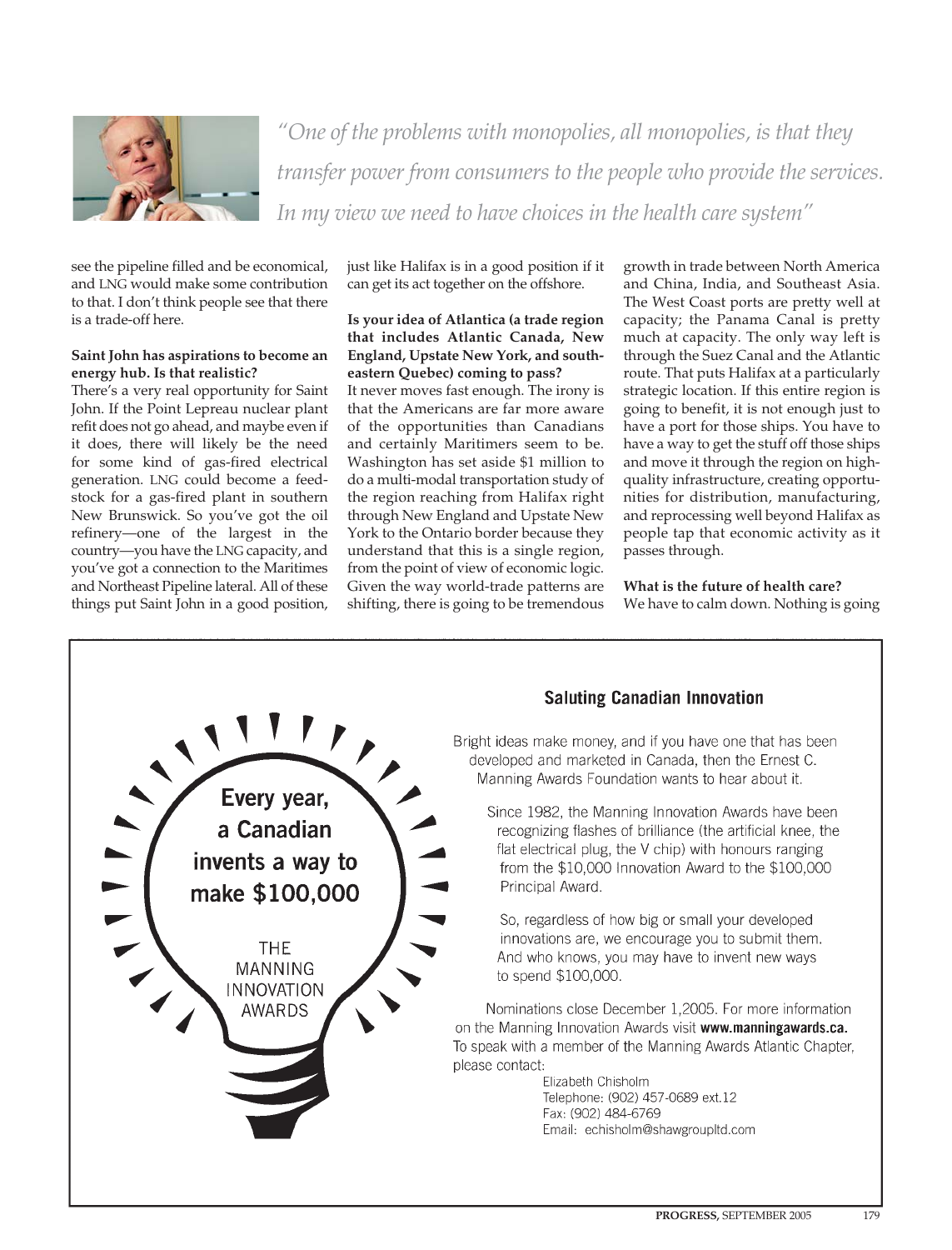

*"We all have to render accounts to somebody. We all answer to bosses, shareholders, boards of directors, voters, or someone. I don't see any reason why the public school system should be any different"*

to happen to compromise the existence of a large, well-funded, public-sector health care system. That is always going to be the backbone of the health care system in Canada. If you look at most European countries, they all have very large and well-funded public health care systems and small, marginal, private provisions that is kind of the canary in the coal mine. When the public system starts to get into trouble and the queues start getting too long, it starts to show up in the private system. And people start to wonder why all those people are being shifted to the private system. One of the problems with monopolies, all monopolies, is that they transfer power from consumers to the people who provide the services. In my view we need to have choices in the health care system. The Supreme Court basically said we looked at the evidence from Sweden, France, and Britain. All of these countries have generous, wellfunded, public systems. They're not being destroyed by the existence of their small, parallel, private systems. So the argument that the Canadian system must have a monopoly to survive simply isn't borne out by the facts. In these other countries, the private system becomes the safety valve for the public system.

#### **What can we do to fix the problems in our education system?**

We consistently perform behind our national peers and often do relatively poorly in international testing as well. I refuse to accept that our kids are any less capable than kids anywhere else in the country. That's why we've created our

Atlantic High School Performance and Accountability Report Card. The public school system is essentially a monopoly, and what monopolists want is the easy life. We all have to render accounts to somebody. We all answer to bosses, shareholders, boards of directors, voters, or someone. I don't see any reason why the public school system should be any different. I don't see any reason why the people they render accounts to should be faceless bureaucrats who don't pay the price of poor school performance. We need to be much less apologetic about setting high standards and then demanding proof that the standards are being met. We need to do more testing. Those results gives you information: what our students are learning, where they are learning it, which teachers are teaching it to

**Connect. To Business. To Life** 

**HANTS COUNTY** 

**HALIFAX** 

Discover why these leading Atlantic Canadian companies are located in Hants County... Avon Valley Greenhouses, Biomedia Diagnostics, CKF Inc, Cox Brothers Poultry, Elmsdale Landscaping, Elmsdale Lumber, Etruscan Resources, Fundy Gypsum, KLJ Field Services, JW Mason and Sons, Lantz Pottery, Minas Basin Pulp and Power Company, Orion Electronics, MacDonald Peat Moss, Nova BioMed, Nova Scotia Textiles, Nu-Air Ventilation, Rainbow Valley Farms, River View Herbs, Scotia Plastics, Scotia Slate, Scotian Homes, Scotia Investments, Sepracor Canada, The Shaw Group, Shaw Resources, and more. ... Discover the Hants Advantage.

> Contact: **The Hants Regional Development Authority** www.hantscounty.com 1-877-284-2687 **Executive Director: Amy Melmock Development Officers: Ryan MacNeil, Karen Kittilsen**